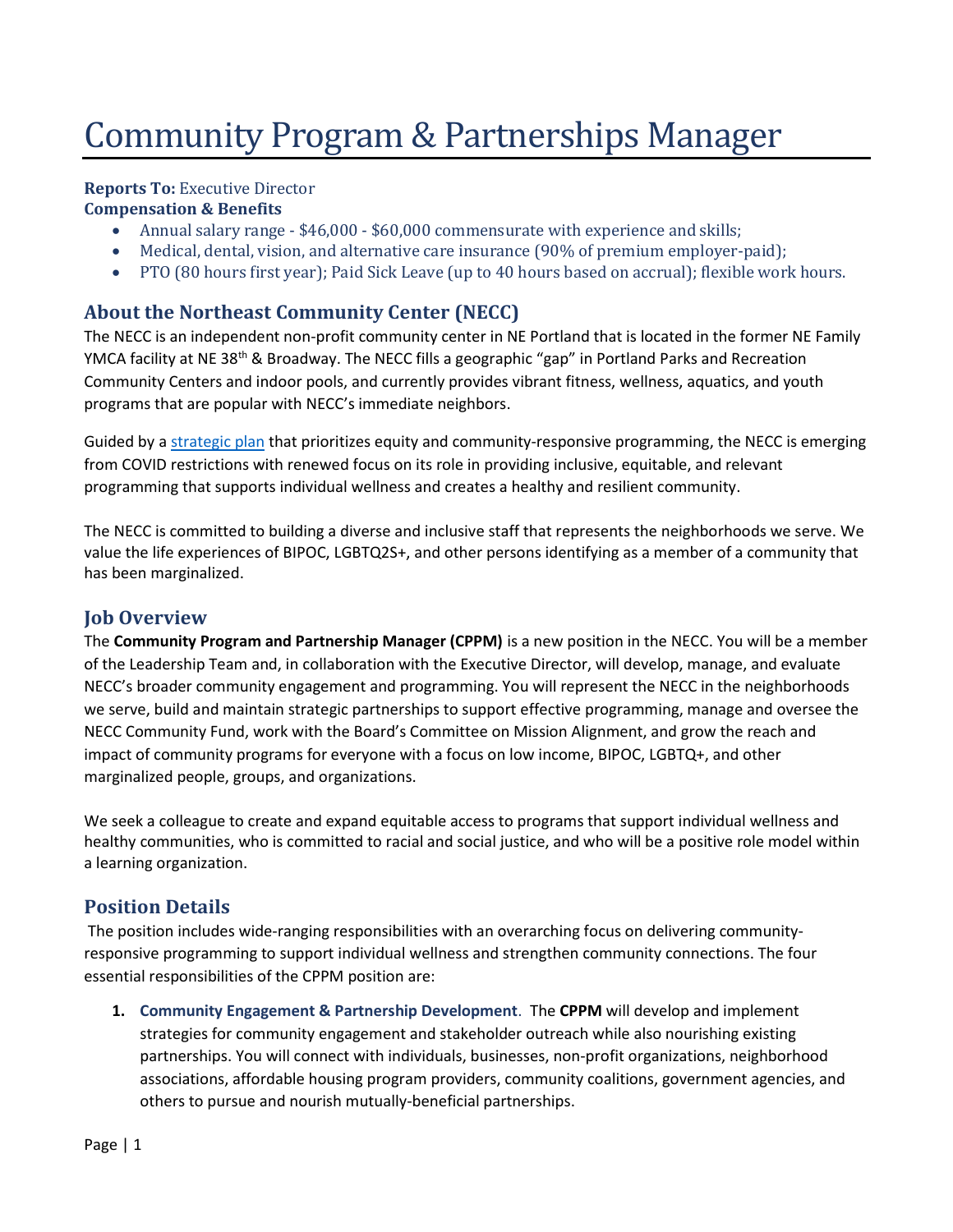2. Community Programming. Utilizing information from community engagement and partnership development efforts, the CPPM will create programming that is relevant to the 12 neighborhoods we serve in NE Portland, promotes individual wellness, and strengthens community connection. Utilizing lived experience, education, or learnings from volunteer or professional positions, the CPPM will ensure that these activities are culturally appropriate, inclusive of communities that have been marginalized, and responsive to needs and barriers of neighbors who are underserved.

The CPPM will also recruit, train, and manage staff and/or volunteers to support program delivery, and will develop a program evaluation framework to assess program impact.

3. Manage NECC's Community Fund. The Community Fund (TCF) is an expansion of the organization's previously existing financial assistance system. TCF provides support to neighbors for whom cost is a barrier to participation in NECC's programs (up to a 90% reduction based on household size and income). It is also structured to remove additional barriers to participation by providing necessary supplies and ensuring early registration for TCF participants. Goals for the program include: offering bilingual application materials (we currently offer Spanish), broadening participation and impact, and building deeper relationships between participants and staff.

The CPPM will manage The Community Fund, serve as the primary contact for participants, ensure the program is furthering the NECC's commitment to equity, develop an evaluation framework to assess Fund impact, work collaboratively with other NECC program leaders to meet TCF's goals for participation and impact, and ensure a seamless integration into all NECC activities, and recommend improvements.

4. Other Leadership Team Responsibilities. The Leadership Team works within an atmosphere that promotes respect, trust, collaboration, direct communication, and values equity and inclusion in decision-making and daily work. The CPPM will attend Leadership Team meetings, Program Team meetings, and meet with other staff as needed, including Development & Communications Staff. All Leadership Team staff also participate in either NECC's staff Equity Working Group or NECC's staff Equity Learning Group.

This responsibility includes the typical "other duties as assigned," though you will likely be asked to accomplish many of these "other duties" as part of a team and/or in supporting other staff.

## What is it like to work at the NECC?

Most Supervisory staff work in a shared office environment, with flexible work hours and the opportunity to work remotely when needed. Throughout all levels of the organization, staff finds meaning in their work and are connected to participants. The NECC and the individuals who work here value learning, adapting, and growing.

## Required Skills & Commitments

This position requires the ability and commitment to:

- Envision and implement effective programming that responds to identified community needs;
- Build relationships with staff, participants, partners and neighbors of diverse racial and ethnic background, religions, cultural background, lifestyle, and sexual identity and orientation, and treat each individual with respect and dignity;